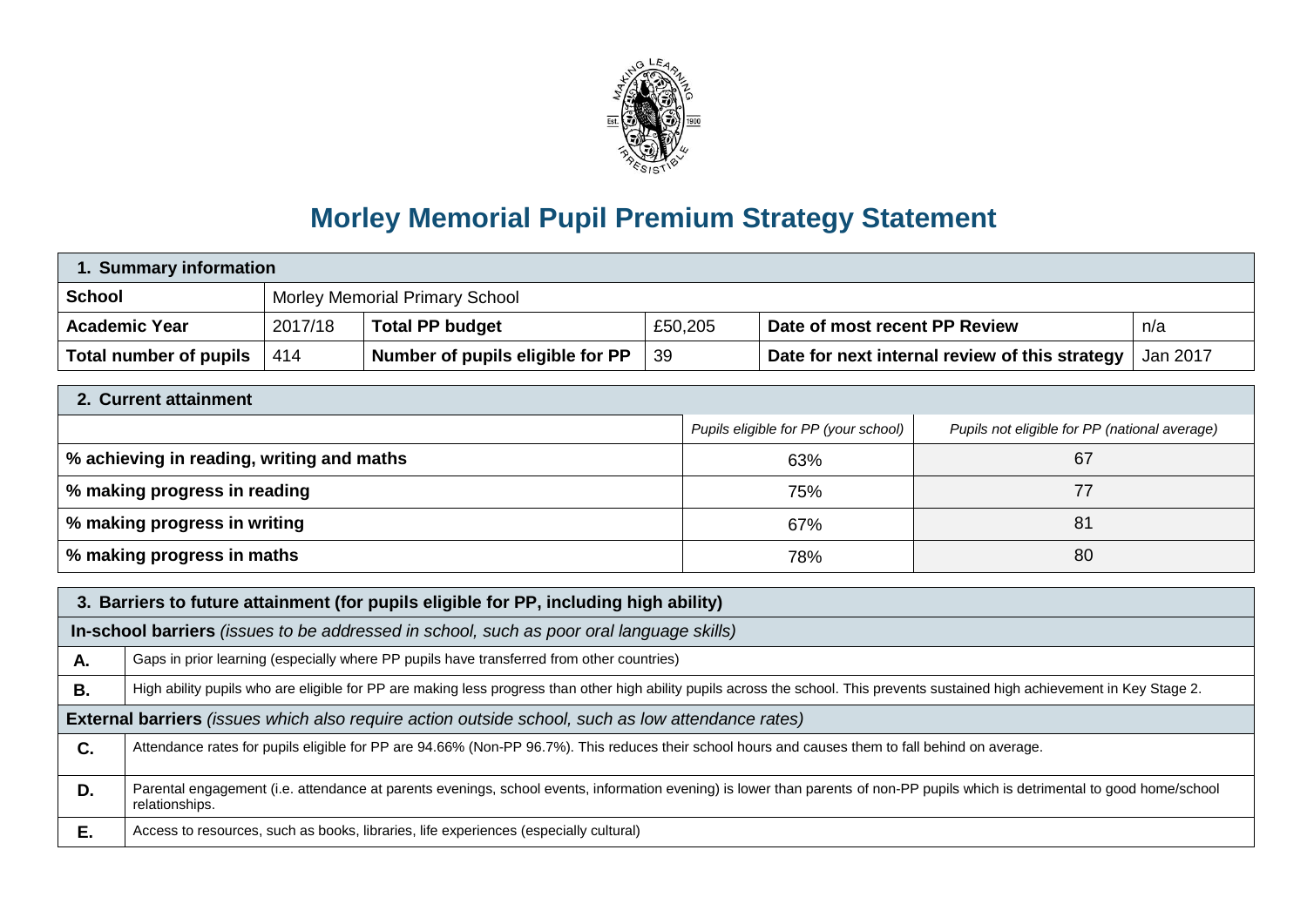| 4. Desired outcomes |                                                                                            |                                                                                                                                                                                                                                                         |  |  |
|---------------------|--------------------------------------------------------------------------------------------|---------------------------------------------------------------------------------------------------------------------------------------------------------------------------------------------------------------------------------------------------------|--|--|
|                     | Desired outcomes and how they will be measured                                             | Success criteria                                                                                                                                                                                                                                        |  |  |
| Α.                  | Gaps in learning are identified and targeted teaching/interventions teach to the gaps      | Formative assessment will show gaps being addressed. Pupils will make<br>(or exceed) expected progress                                                                                                                                                  |  |  |
| <b>B.</b>           | Higher rates of progress across KS2 for high attaining pupils eligible for PP.             | Pupils eligible for PP identified as high ability make as much progress as<br>'other' pupils identified as high ability, across Key Stage 2 in maths,<br>reading and writing. Measured in Y4, 5 and 6 by teacher assessments<br>and standardised tests. |  |  |
| C.                  | Increased attendance rates for pupils eligible for PP.                                     | Overall PP attendance improves to over 96% in line with 'other' pupils.                                                                                                                                                                                 |  |  |
| D.                  | Increased parental engagement                                                              | Attendance records for parents evening/open evenings will show an<br>increased level of participation                                                                                                                                                   |  |  |
| Е.                  | Pupils are exposed to a wide range of social, cultural, learning and sporting experiences. | Pupils attend events/visit places that they would not usually be exposed<br>to.                                                                                                                                                                         |  |  |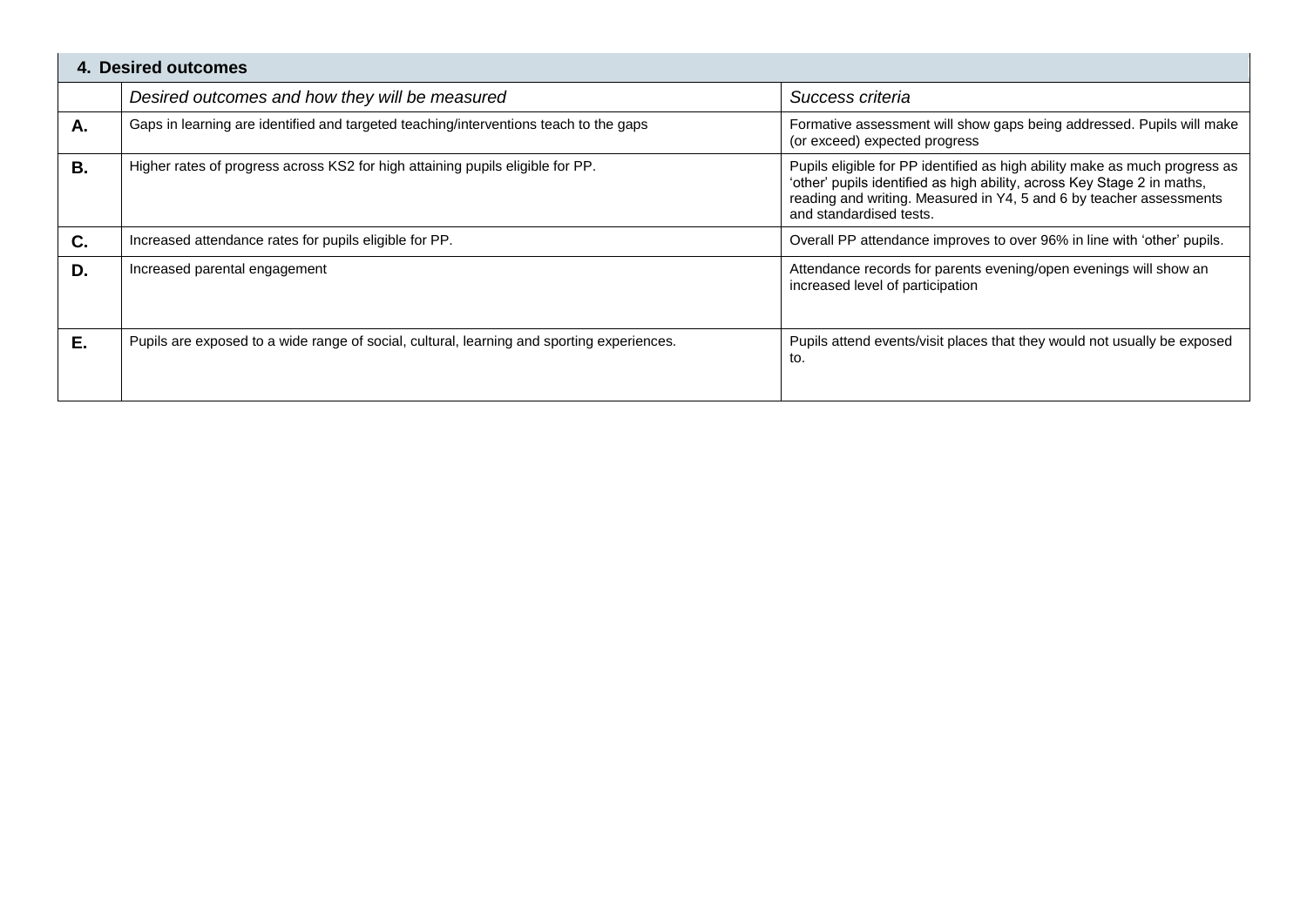| 5. Planned expenditure                                                                                                                                                                          |                                                                                                                                                                                                                                                                                                                                                                                                              |                                                                                                                                                                                                                                                                                                                                                                  |                                                                                                                                                                                         |                                           |                                            |  |  |
|-------------------------------------------------------------------------------------------------------------------------------------------------------------------------------------------------|--------------------------------------------------------------------------------------------------------------------------------------------------------------------------------------------------------------------------------------------------------------------------------------------------------------------------------------------------------------------------------------------------------------|------------------------------------------------------------------------------------------------------------------------------------------------------------------------------------------------------------------------------------------------------------------------------------------------------------------------------------------------------------------|-----------------------------------------------------------------------------------------------------------------------------------------------------------------------------------------|-------------------------------------------|--------------------------------------------|--|--|
| Academic year                                                                                                                                                                                   | 2017/18                                                                                                                                                                                                                                                                                                                                                                                                      |                                                                                                                                                                                                                                                                                                                                                                  |                                                                                                                                                                                         |                                           |                                            |  |  |
| The three headings below enable schools to demonstrate how they are using the pupil premium to improve classroom pedagogy, provide targeted<br>support and support whole school strategies.     |                                                                                                                                                                                                                                                                                                                                                                                                              |                                                                                                                                                                                                                                                                                                                                                                  |                                                                                                                                                                                         |                                           |                                            |  |  |
| i. Quality of teaching for all                                                                                                                                                                  |                                                                                                                                                                                                                                                                                                                                                                                                              |                                                                                                                                                                                                                                                                                                                                                                  |                                                                                                                                                                                         |                                           |                                            |  |  |
| <b>Desired outcome</b>                                                                                                                                                                          | Chosen action /<br>approach                                                                                                                                                                                                                                                                                                                                                                                  | What is the evidence and rationale<br>for this choice?                                                                                                                                                                                                                                                                                                           | How will you ensure it is<br>implemented well?                                                                                                                                          | <b>Staff lead</b>                         | When will you<br>review<br>implementation? |  |  |
| A. Gaps in learning are<br>identified and targeted<br>teaching/interventions<br>teach to the gaps<br>B. Higher rates of<br>progress across KS2 for<br>high attaining pupils<br>eligible for PP. | <b>Specialist Music Tutor</b><br>employed in Key Stage 2<br>to release teachers to<br>deliver 1:1 support or small<br>group intervention to PP<br>pupils to address specific<br>barriers to learning<br>(including more able)<br>Assistant Head Support -<br>To provide individualised<br>support to PP pupils (Y1-3)<br>that addresses their<br>specific barriers to<br>learning(including more<br>able PP) | FFT research demonstrates that one of the<br>most effective strategies for pupils is high<br>quality teacher input. We wish to release<br>teachers to work specifically with PP pupils in<br>order to address their individual learning<br>needs.                                                                                                                | Deputy Head to meet with teachers to<br>plan teaching approaches.<br>SLT to discuss impact with teachers<br>during pupil progress meetings.<br>Deputy Head to monitor<br>implementation | Deputy Head<br>(Pupil<br>Premium<br>lead) | April 2017                                 |  |  |
|                                                                                                                                                                                                 |                                                                                                                                                                                                                                                                                                                                                                                                              |                                                                                                                                                                                                                                                                                                                                                                  |                                                                                                                                                                                         |                                           | £9355                                      |  |  |
| B. Improved progress for<br>high attaining pupils                                                                                                                                               | CPD on providing stretch<br>for high attaining pupils in<br>writing.                                                                                                                                                                                                                                                                                                                                         | High ability pupils eligible for PP are making<br>less progress than other higher attaining<br>pupils across Key Stage 2 in writing. We<br>want to ensure that PP pupils can achieve<br>high attainment as well as simply 'meeting<br>expected standards'. We want to train a<br>teachers in practices to provide stretch and<br>encouragement for these pupils. | Course selected using evidence of<br>effectiveness.<br>Use CPD sessions to deliver training<br>Work scrutiny and lesson<br>observations will show strategies<br>being implemented.      | Deputy Head                               | Jan 2017<br>£545                           |  |  |
| <b>Total budgeted cost</b>                                                                                                                                                                      |                                                                                                                                                                                                                                                                                                                                                                                                              |                                                                                                                                                                                                                                                                                                                                                                  |                                                                                                                                                                                         |                                           |                                            |  |  |
|                                                                                                                                                                                                 |                                                                                                                                                                                                                                                                                                                                                                                                              |                                                                                                                                                                                                                                                                                                                                                                  |                                                                                                                                                                                         |                                           |                                            |  |  |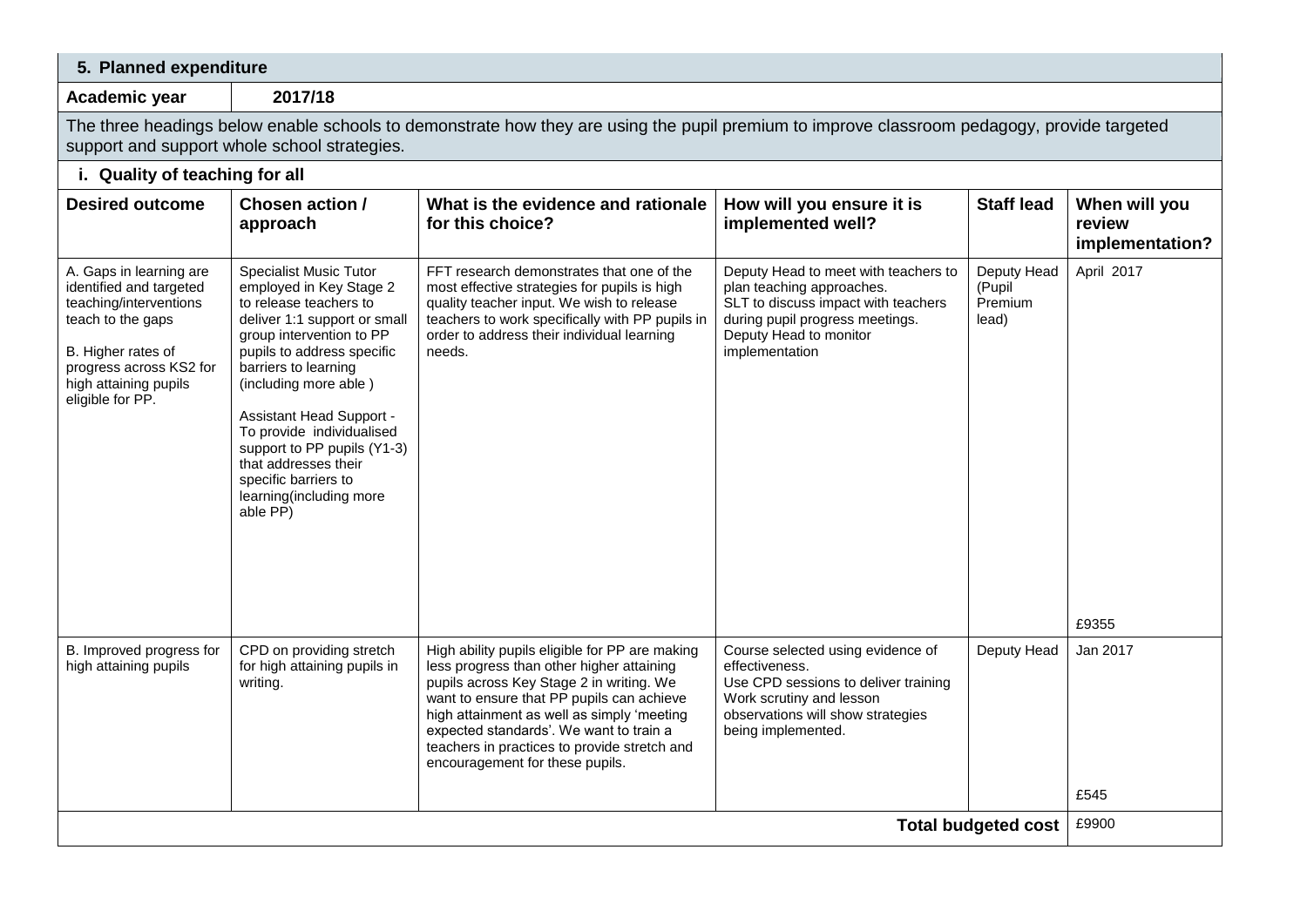| ii. Targeted support                                                                                                         |                                                                                                                                                                                                                                      |                                                                                                                                                                                                                                                                            |                                                                                                       |                                           |                                            |  |
|------------------------------------------------------------------------------------------------------------------------------|--------------------------------------------------------------------------------------------------------------------------------------------------------------------------------------------------------------------------------------|----------------------------------------------------------------------------------------------------------------------------------------------------------------------------------------------------------------------------------------------------------------------------|-------------------------------------------------------------------------------------------------------|-------------------------------------------|--------------------------------------------|--|
| <b>Desired outcome</b><br><b>Chosen</b>                                                                                      | action/approach                                                                                                                                                                                                                      | What is the evidence and rationale<br>for this choice?                                                                                                                                                                                                                     | How will you ensure it is<br>implemented well?                                                        | <b>Staff lead</b>                         | When will you<br>review<br>implementation? |  |
| A. Gaps in learning are<br>identified and targeted<br>teaching/interventions<br>teach to the gaps                            | Online, interactive 1:1<br>Maths tutoring programme<br>for all pupils below age<br>expectation in year 5 and<br>6. (10 sessions each)<br>designed to address<br>specific pupils gaps in<br>understanding of<br>mathematical concepts | EET Toolkit and Visible Learning (John<br>Hattie) show that small group interventions or<br>1:1 interventions delivered by qualified staff,<br>that specifically targets children's individual<br>needs have shown to be affective in<br>accelerating progress.            | Impact overseen by maths co-<br>ordinator and Year 6 teachers                                         | Maths<br>Coordinator                      | May 2017<br>£2918                          |  |
| B. Improved progress for<br>high attaining pupils<br>lessons.                                                                | Weekly small group<br>sessions in maths for high-<br>attaining pupils with<br>experienced teacher, in<br>addition to standard                                                                                                        | We want to provide extra support to maintain<br>high attainment. Small group interventions<br>with highly qualified staff have been shown<br>to be effective, as discussed in reliable<br>evidence sources such as Visible Learning<br>by John Hattie and the EEF Toolkit. | Impact overseen by maths co-<br>ordinator and Year 6 teachers<br>CPD for TAs supporting the sessions. | Deputy Head<br>(Pupil<br>Premium<br>lead) | Mar 2017<br>£576                           |  |
| A. Gaps in learning are<br>Additional<br>identified and targeted<br>teaching/interventions<br>teach to the gaps<br>teachers. | TA/HTLA/Teacher<br>employed to deliver<br>individualised support to<br>PP pupils that addresses<br>their specific individual<br>barriers to learning, in<br>consultation with Pupil<br>Premium lead and class                        | EET Toolkit and Visible Learning (John<br>Hattie) show that small group interventions<br>delivered by qualified staff have shown to be<br>affective in accelerating progress.                                                                                              | Impact overseen by SLT (Including<br>SENCO and Deputy Head)                                           | Deputy Head<br>(Pupil<br>Premium<br>lead) | April 2017<br>£18000                       |  |
| <b>Total budgeted cost</b>                                                                                                   |                                                                                                                                                                                                                                      |                                                                                                                                                                                                                                                                            |                                                                                                       |                                           |                                            |  |